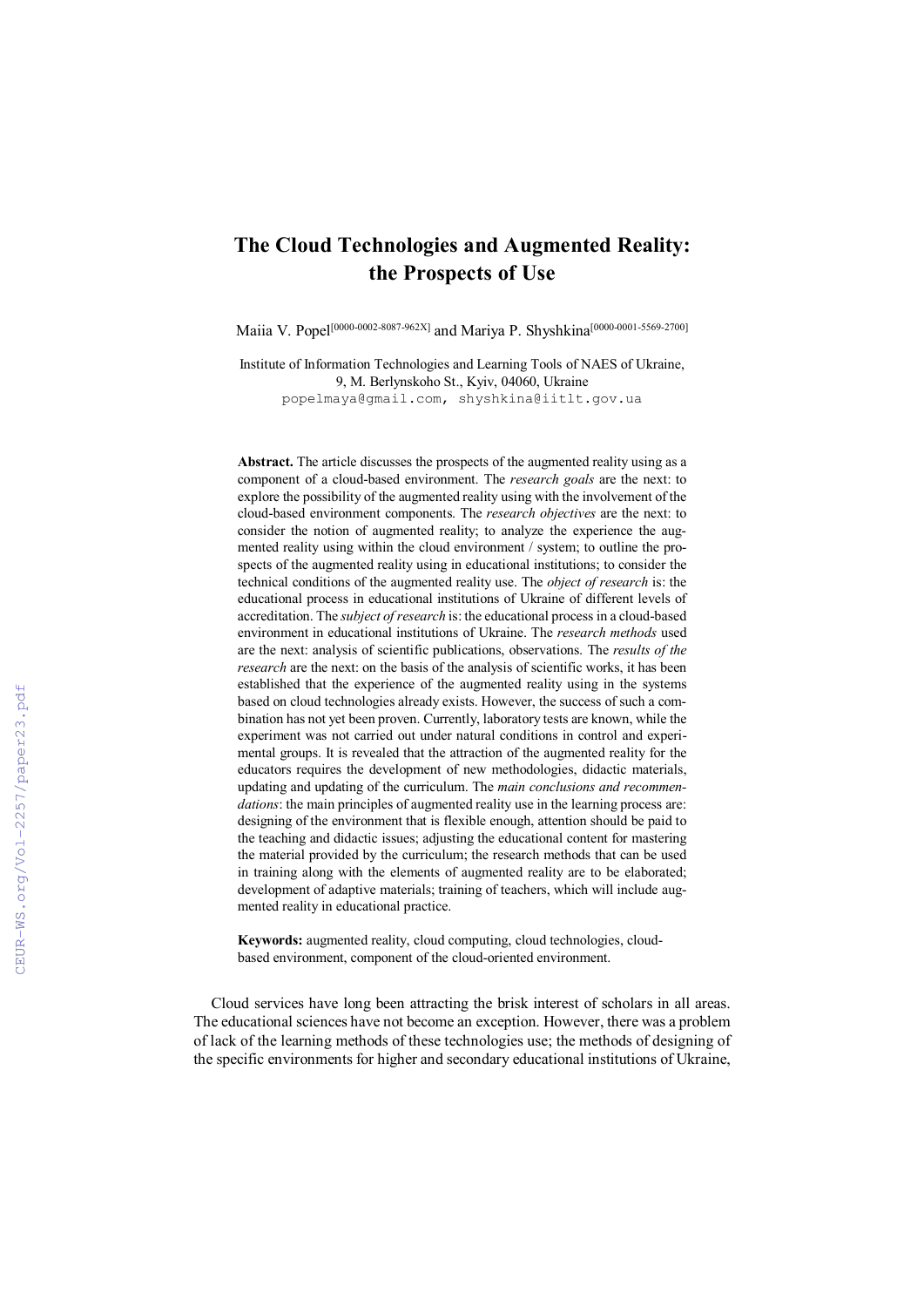adapted to the needs of teachers and students, teachers and pupils. A plenty of works (e.g., [6; 7; 8; 9; 13; 16]) were devoted to the solving of a number of problems concerning the cloud services educational implementation. The number of universities and institutions in Ukraine that use cloud services not only to save money, but to increase the efficiency and convenience of educational services providing is constantly increasing.

However, the classical methods and techniques of pedagogical science suffer changes related to the introduction of new learning tools. Pupils and students are interested in new technologies based on virtual and augmented reality. In addition, there is a point of view that the use of augmented reality in teaching activities will simplify the learning process, provide an opportunity to save money on demonstration materials and does not require the purchase of additional equipment (for example, the smartphone has almost every student and pupil).

According to the Michael A. Dougherty, Samuel A. Mann, Matthew L. Bronder, Joseph Bertolami, and Robert M. Craig [4] augmented reality – is a combination of real-world data and computer data to create a unified user environment. Real-world data can be collected using an appropriate data collection method such as by means of a camera or a chip of the phone. These data can be processed and merged with the data developed by the computer to create the user's environment. One of the most common forms of augmented reality is the use of video images taken and processed by a video camera, with the increased graphics from a PC or other image.

That is, for most institutions that have deployed the cloud environment, it would be possible to include into it the components of augmented reality, or link it with existing didactic material. Installing the module for learning using augmented reality in the cloud is to provide a more efficient exchange of information between teachers and developer services, students or pupils. By providing access to the augmented reality module through the cloud environments, you can solve the problem of the equipment of educational institutions with powerful computing devices. This reduces the cost of it's implementation.

Ji-Seong Jeong, Mihye Kim, and Kwan-Hee Yoo offer quite interesting developments [5]. The proposed system provides the delivery and exchange of various applications of educational content by integrating a number of functions necessary for the deployment of a learning media service environment in the cloud. Due to this, teachers and lecturers will be able to create various forms of educational content, including text, images, videos, 3D objects and virtual reality-based (VR) and augmented reality (AR) virtual scenes using an author's tool, driven cloud in a common format. The authors offers to use them to develop the learning environment not only in schools but also in universities and institutes. The system may be adapted to the needs of each student / pupil, with the analysis of their benefits to the perception of new material, learning styles and content usage templates.

Research [1] shows that the augmented reality can be used to study, motivate and concentrate attention, in addition, interaction with the objects of the augmented reality improves the understanding and memorization. By creating an image of a 3D object, using the augmented reality, the teacher invites and attracts the attention of students, which is difficult to hold so long by means of other tools of learning (for example,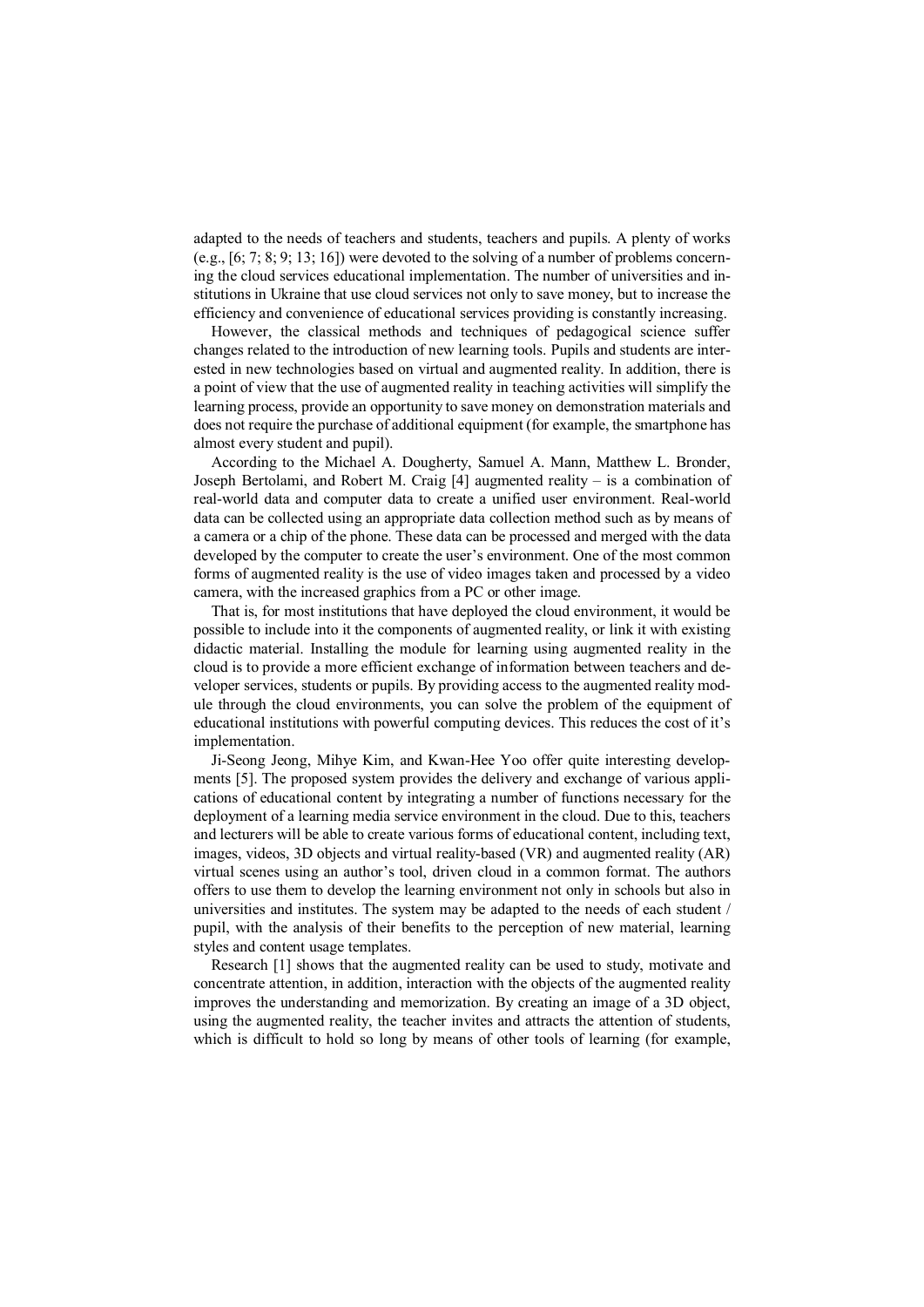traditional). In addition to these benefits, by involving augmented reality it will be possible to overcome the problems, repair and maintain of experimental equipment, students will be able to experiment without affecting the environment. Students are engaged with the augmented reality aspect and the opportunity to study the subject matter in the natural environment. Owing to augmented reality it becomes possible to make the virtual objects and the real world objects coexist, representing the object of a study, such as atomic structure that can be studied in a convenient representation, expanding the boundaries of space and time.

Augmented reality can be performed by means of [3]: marker position; geolocation; QR-code.

In the first case, the process is to associate 3D images, videos, or animations by means of the print mark of specific software. When a token passes through a webcam, the virtual layer contained in this token will be activated. As a result, if the marker perspective has changed, the virtual objects will change their orientation, and this will allow us to observe them in three-dimensional mode. Software programs such as Augmentaty, BlippAR, BuildAR and ARSights can be used for implementation in educational environments; these programs are intuitive and easy to use [15].

The second case is limited to the geolocation augmented reality, its purpose is to integrate augmented reality technologies, GPS, visual search system (CVS) and mapping (SLAM) [10; 11]. Such programs offer for users a structure for interacting with the city system, depending on their location at a certain point. By using the camera of their mobile device, the users my receive a physical image of the place and overlay the virtual layers of information that shows them. Users have a wide range of real-time data about upcoming events, history of the environment, institutions, etc. [12]

With regard to the third and last case, the use of augmented reality using QR codes, the interaction is perceived through a two-dimensional square form of the code that allows to store a large variety of alphanumeric combinations, which can then be visualized with a QR-reader installed on the mobile device; and it is through these codes that you can submit information [2].

Marcus Specht, Stefaan Ternier, and Wolfgang Greller identified the following technical components for mobile systems to work correctly with augmented reality [14]:

- ─ flexible display systems, including system displays on the head, telephone camera and portable projectors. Media technologies are becoming more flexible and more profitable to produce. These technologies allow expanding the visibility of mobile users;
- ─ sensor systems in mobile devices such as gyroscopes, GPS, electronic compasses, cameras, etc., microphones, and local area tracking systems;
- protocols and standards for the wireless network that support internal and external setup. They also provide access to multiplayer interaction in real-time augmented reality;
- ─ mobile phones with computing power, allowing to visualize 3D objects and overlay in real time on an autonomous device;
- ─ label tracking technology with six degrees of freedom, multi marker tracking and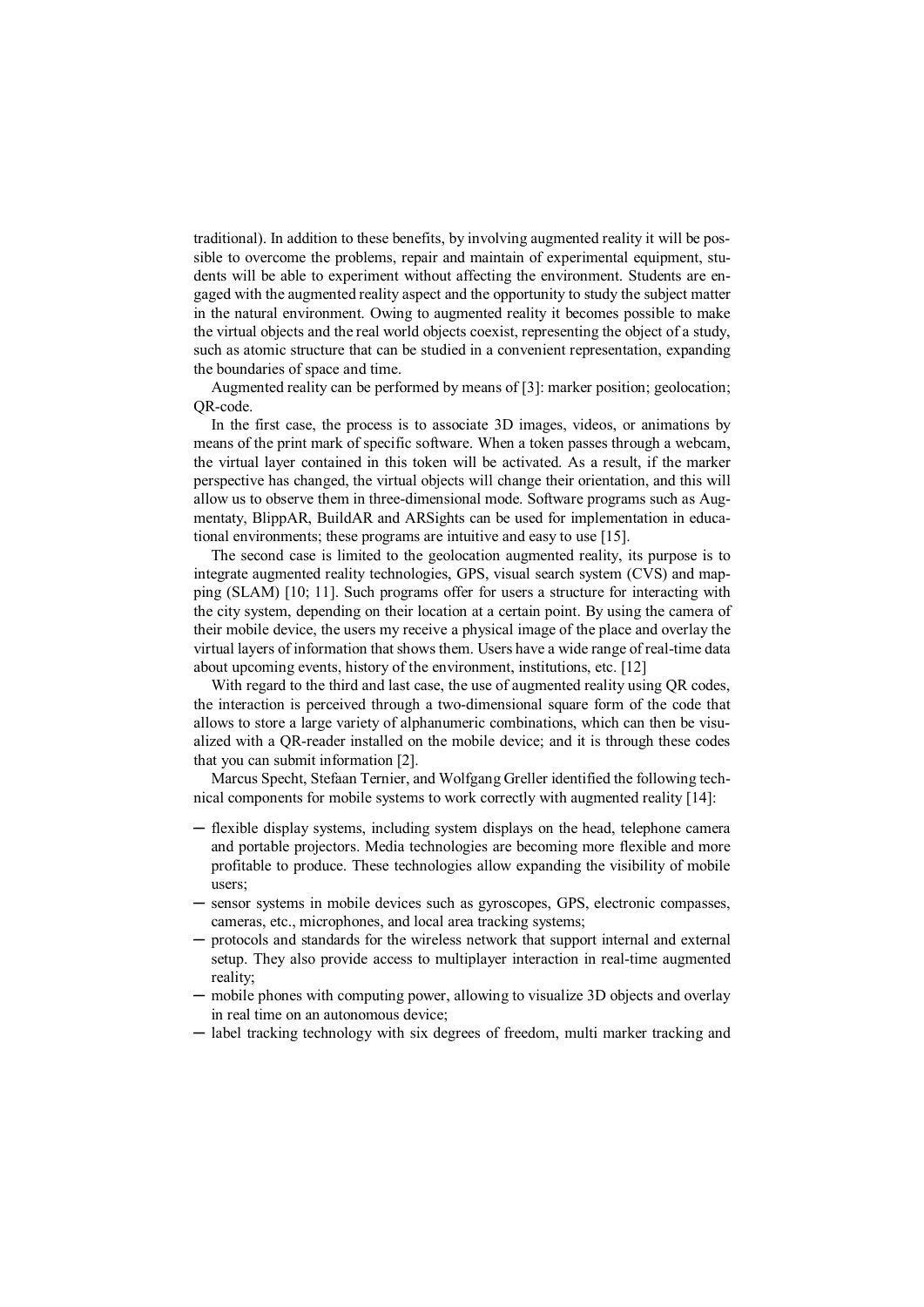hybrid tracking system. This technology is also associated with one of the most studied areas of augmented reality;

- ─ the binding of augmented reality information based on location, based on textbooks, and storytelling. There are examples where augmented reality is used to support learning for this augmented reality experience is to be associated with educational programs, projects, or at least with the structure of objectives and approaches;
- ─ flexible augmented reality browsers based layer with integration with social networks. Basically, the augmented reality system should be based on existing information channels and can provide information to users as a new kind of user interface. Therefore, the realization of mobile virtual reality for learning should consist of open interfaces to existing content and services.

Consequently, the inclusion of augmented reality to create new learning situations is allowed with the use of several principles, such as: the design of the environment that is flexible enough to provide the introduction of augmented reality components avoiding the technical problems; great attention should be paid to educational and didactic issues; essential elaboration of educational content to achieve a high level of mastering material beyond the mere reproduction for the learners and to allow teachers, as well as students to develop their IT competence; explore the methods that can be used in training with the elements of augmented reality; development of adaptive materials that can be used in different formats; training of pedagogical staff that can incorporate the added reality into educational practices and use it.

## **References**

- 1. Ab Aziz, N.A., Ab Aziz, K., Paul, A., Yusof, A.M., Mohamed Noor, N.S.: Providing augmented reality based education for students with attention deficit hyperactive disorder via cloud computing: Its advantages. In: 14th International Conference on Advanced Communication Technology (ICACT). PyeongChang, pp. 577–581 (2012)
- 2. Buzko, V.L., Echkalo, Yu.V.: Mozhlyvosti vykorystannia QR-kodiv u navchanni fizyky (The possibility of use of QR-codes in teaching physics). Naukovi zapysky, Seriia: Problemy metodyky fizyko-metematychnoi i tekhnolohichnoi osvity. 10(1), 112–118 (2016)
- 3. Cabero, J., Barroso, J.: The educational possibilities of Augmented Reality. Journal of New Approaches in Educational Research. 5(1), 44–50 (2016). doi:10.7821/naer.2016.1.140
- 4. Dougherty, M.A., Mann, S.A., Bronder, M.L., Bertolami, J., Craig, R.M.: Augmented Reality Cloud Computing. US Patent 2010/0257252 A1, 7 Oct 2010
- 5. Jeong, J.-S., Kim, M., Yoo, K.-H.: A Content Oriented Smart Education System based on Cloud Computing. International Journal of Multimedia and Ubiquitous Engineering. 8(6), 313–328 (2013). doi:10.14257/ijmue.2013.8.6.31
- 6. Markova, O., Semerikov, S., Popel, M.: СoCalc as a Learning Tool for Neural Network Simulation in the Special Course "Foundations of Mathematic Informatics". In: Ermolayev, V., Suárez-Figueroa, M.C., Yakovyna, V., Kharchenko, V., Kobets, V., Kravtsov, H., Peschanenko, V., Prytula, Ya., Nikitchenko, M., Spivakovsky A. (eds.) Proceedings of the 14th International Conference on ICT in Education, Research and Industrial Applications. Integration, Harmonization and Knowledge Transfer (ICTERI, 2018), Kyiv, Ukraine, 14- 17 May 2018, vol. II: Workshops. CEUR Workshop Proceedings (CEUR-WS.org), vol. 2104, pp. 388–403 (2018)